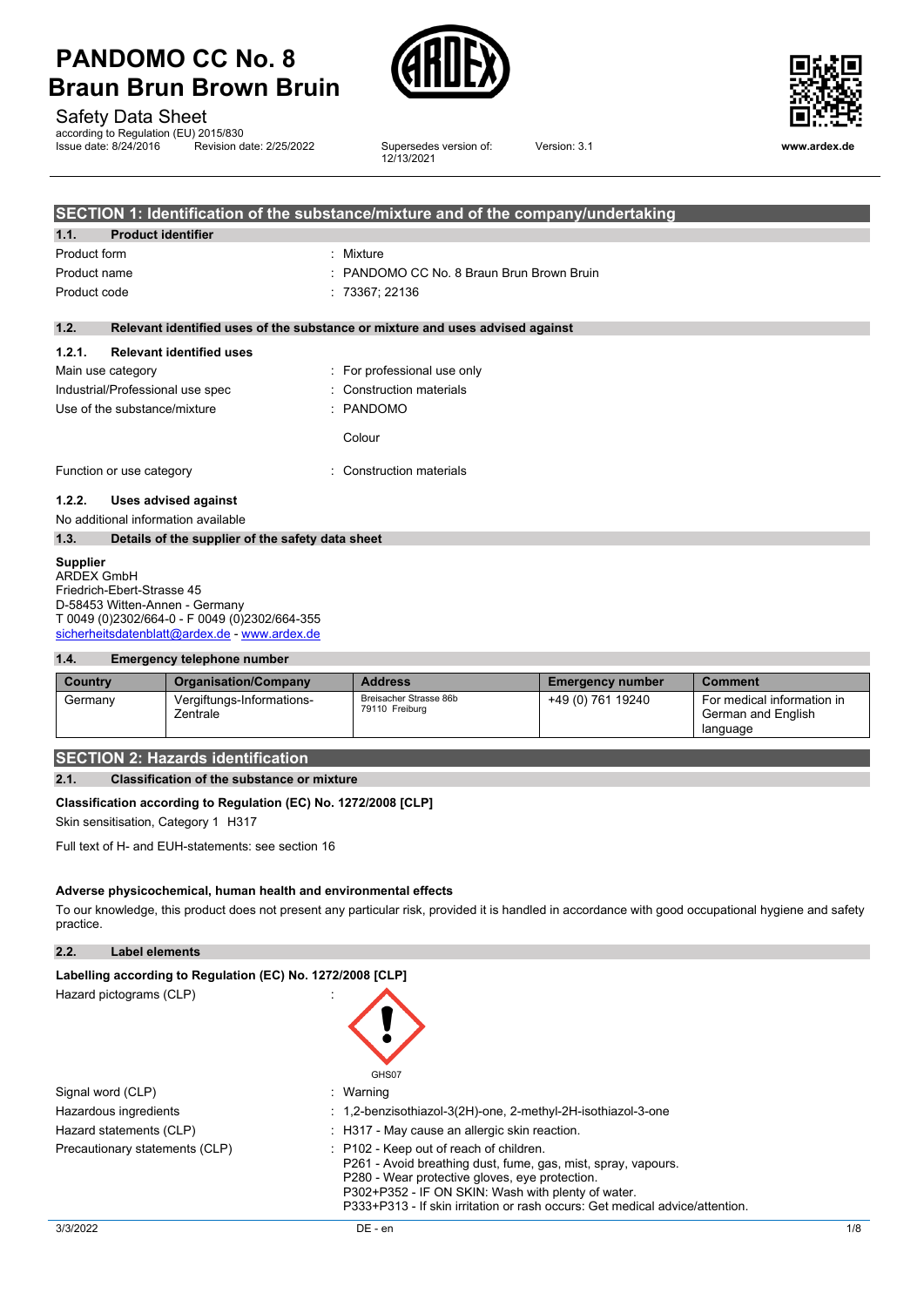# **PANDOMO CC No. 8 Braun Brun Brown Bruin** Safety Data Sheet

according to Regulation (EU) 2015/830

Extra phrases **in the pharaely contents**: Dispose of contents/container in accordance with regional/national/international/local regulations.

**Labelling according to Directive 67/548/EEC or 1999/45/EC**

# **2.3. Other hazards**

PBT: not relevant – no registration required

vPvB: not relevant – no registration required

Contains no PBT/vPvB substances ≥ 0.1% assessed in accordance with REACH Annex XIII

# **SECTION 3: Composition/information on ingredients**

# **3.1. Substances**

#### Not applicable

#### **3.2. Mixtures**

| <b>Name</b>                           | <b>Product identifier</b>                                                                               | $\frac{0}{2}$ | <b>Classification according to</b><br><b>Regulation (EC) No.</b><br>1272/2008 [CLP]                                                                                                                                      |  |
|---------------------------------------|---------------------------------------------------------------------------------------------------------|---------------|--------------------------------------------------------------------------------------------------------------------------------------------------------------------------------------------------------------------------|--|
| 2-methyl-2H-isothiazol-3-one          | (CAS-No.) 2682-20-4<br>(EC-No.) 220-239-6<br>(EC Index-No.) 613-326-00-9<br>(REACH-no) 01-2120764690-50 | $0 - 1.25$    | Acute Tox. 2 (Inhalation), H330<br>Acute Tox. 3 (Dermal), H311<br>Acute Tox. 3 (Oral), H301<br>Skin Sens, 1A, H317<br>Skin Corr. 1B. H314<br>Eye Dam. 1, H318<br>Aquatic Acute 1, H400 (M=10)<br>Aquatic Chronic 1, H410 |  |
| <b>Specific concentration limits:</b> |                                                                                                         |               |                                                                                                                                                                                                                          |  |
| <b>Name</b>                           | <b>Product identifier</b>                                                                               |               | <b>Specific concentration limits</b>                                                                                                                                                                                     |  |
| 2-methyl-2H-isothiazol-3-one          | (CAS-No.) 2682-20-4                                                                                     |               | (0.0015 ≤C < 100) Skin Sens, 1A, H317                                                                                                                                                                                    |  |

(EC-No.) 220-239-6 (EC Index-No.) 613-326-00-9 (REACH-no) 01-2120764690-50

Full text of H- and EUH-statements: see section 16

|                         | <b>SECTION 4: First aid measures</b>                        |                                                                                                                                     |
|-------------------------|-------------------------------------------------------------|-------------------------------------------------------------------------------------------------------------------------------------|
| 4.1.                    | <b>Description of first aid measures</b>                    |                                                                                                                                     |
|                         | First-aid measures general                                  | Take off contaminated clothing and wash before reuse.                                                                               |
|                         | First-aid measures after inhalation                         | Move the affected person to the fresh air. Get medical advice/attention if you feel unwell.                                         |
|                         | First-aid measures after skin contact                       | Wash skin with plenty of water. If skin irritation occurs: Get medical advice/attention.                                            |
|                         | First-aid measures after eye contact                        | IF IN EYES: Rinse cautiously with water for several minutes. Remove contact lenses, if present<br>and easy to do. Continue rinsing. |
|                         | First-aid measures after ingestion                          | Call a poison center or a doctor if you feel unwell.                                                                                |
| 4.2.                    | Most important symptoms and effects, both acute and delayed |                                                                                                                                     |
|                         | Symptoms/effects                                            | : If symptoms persist call a doctor.                                                                                                |
| 4.3.                    |                                                             | Indication of any immediate medical attention and special treatment needed                                                          |
|                         | Treat symptomatically.                                      |                                                                                                                                     |
|                         | <b>SECTION 5: Firefighting measures</b>                     |                                                                                                                                     |
| 5.1.                    | <b>Extinguishing media</b>                                  |                                                                                                                                     |
|                         | Suitable extinguishing media                                | Water spray. Foam. Carbon dioxide. extinguishing powder.                                                                            |
|                         | Unsuitable extinguishing media                              | Do not use a heavy water stream.                                                                                                    |
| 5.2.                    | Special hazards arising from the substance or mixture       |                                                                                                                                     |
| Fire hazard             |                                                             | Not dangerous.                                                                                                                      |
| <b>Explosion hazard</b> |                                                             | None.                                                                                                                               |
|                         | Reactivity in case of fire                                  | Product is not explosive.                                                                                                           |
| fire                    | Hazardous decomposition products in case of                 | Carbon oxides (CO, CO2). Sulphur dioxide.                                                                                           |
| 5.3.                    | <b>Advice for firefighters</b>                              |                                                                                                                                     |
|                         | Precautionary measures fire                                 | Evacuate area.                                                                                                                      |
|                         | Firefighting instructions                                   | Contain the extinguishing fluids by bunding.                                                                                        |
| 3/3/2022                |                                                             | DE - en<br>2/8                                                                                                                      |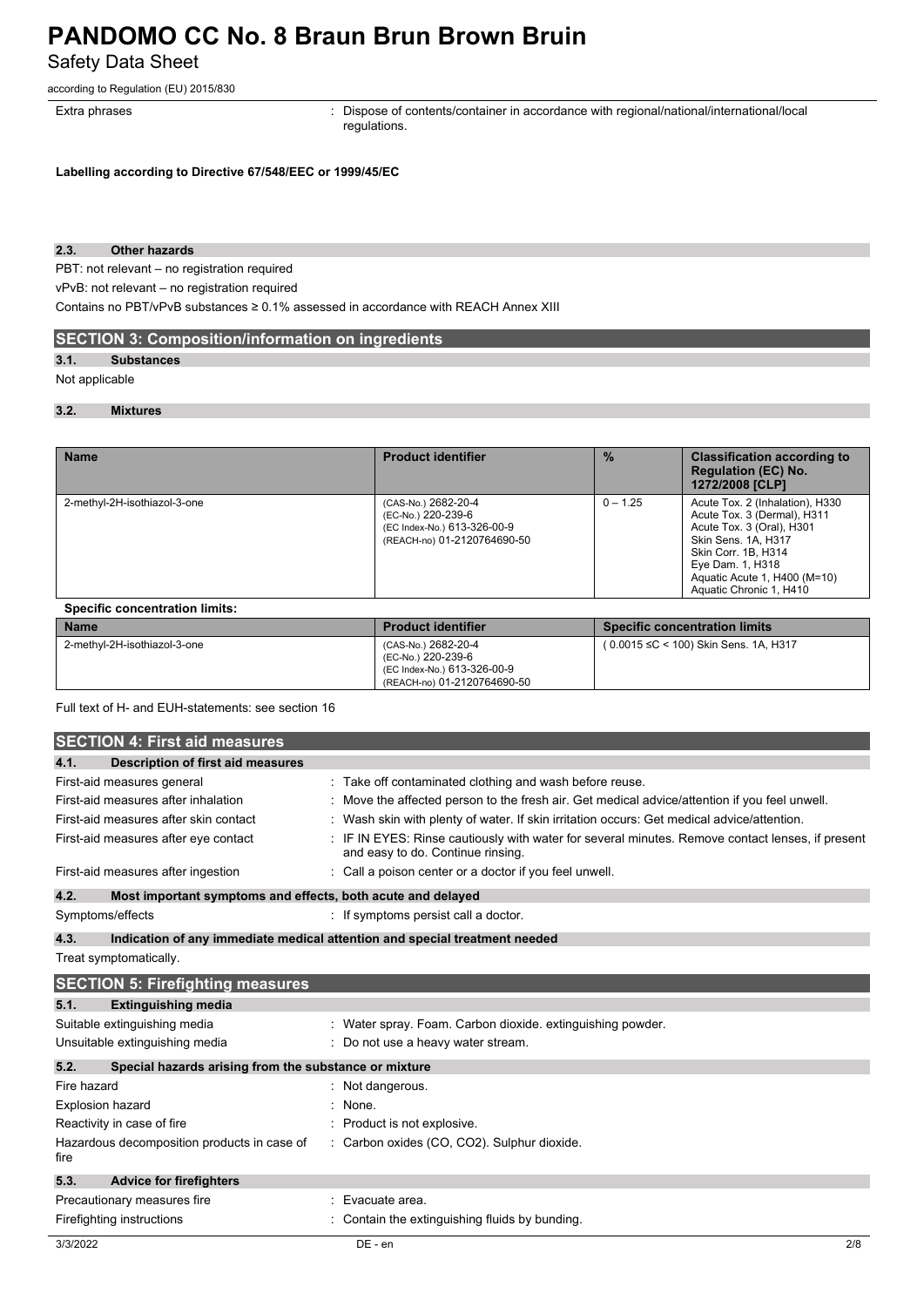Safety Data Sheet

| according to Regulation (EU) 2015/830                                        |                                                                                                                                                                                                                         |
|------------------------------------------------------------------------------|-------------------------------------------------------------------------------------------------------------------------------------------------------------------------------------------------------------------------|
| Protection during firefighting                                               | : Do not attempt to take action without suitable protective equipment. Self-contained breathing                                                                                                                         |
|                                                                              | apparatus.                                                                                                                                                                                                              |
| Other information                                                            | Fire residues and contaminated fire extinguishing water must be disposed of in accordance<br>with local regulations.                                                                                                    |
| <b>SECTION 6: Accidental release measures</b>                                |                                                                                                                                                                                                                         |
| 6.1.                                                                         | Personal precautions, protective equipment and emergency procedures                                                                                                                                                     |
| General measures                                                             | : Spills of this product present a serious slipping hazard. Absorb spillage to prevent material                                                                                                                         |
|                                                                              | damage. Ensure adequate air ventilation.                                                                                                                                                                                |
| 6.1.1.<br>For non-emergency personnel                                        |                                                                                                                                                                                                                         |
| Protective equipment                                                         | Concerning personal protective equipment to use, see section 8.                                                                                                                                                         |
| Emergency procedures                                                         | : Avoid contact with skin and eyes.                                                                                                                                                                                     |
| 6.1.2.<br>For emergency responders                                           |                                                                                                                                                                                                                         |
| Protective equipment                                                         | Do not attempt to take action without suitable protective equipment. For further information<br>refer to section 8: "Exposure controls/personal protection".                                                            |
| 6.2.<br><b>Environmental precautions</b>                                     |                                                                                                                                                                                                                         |
| Avoid release to the environment. Prevent entry to sewers and public waters. |                                                                                                                                                                                                                         |
| 6.3.<br>Methods and material for containment and cleaning up                 |                                                                                                                                                                                                                         |
| For containment                                                              | : Collect spillage.                                                                                                                                                                                                     |
| Methods for cleaning up                                                      | Absorb with liquid-binding material (e.g. sand, diatomaceous earth, acid- or universal binding<br>agents).                                                                                                              |
| Other information                                                            | Place in a suitable container for disposal in accordance with the waste regulations (see Section<br>$(13)$ .                                                                                                            |
| 6.4.<br>Reference to other sections                                          |                                                                                                                                                                                                                         |
| See Section 8. See Section 7. See Section 13.                                |                                                                                                                                                                                                                         |
| <b>SECTION 7: Handling and storage</b>                                       |                                                                                                                                                                                                                         |
| 7.1.<br>Precautions for safe handling                                        |                                                                                                                                                                                                                         |
| Additional hazards when processed                                            | See Section 8.                                                                                                                                                                                                          |
| Precautions for safe handling                                                | Wear personal protective equipment. Ensure good ventilation of the work station. Prevent<br>aerosol formation or splashes.                                                                                              |
| Hygiene measures                                                             | Do not eat, drink or smoke when using this product. Always wash hands after handling the<br>product. Contaminated work clothing should not be allowed out of the workplace. Wash<br>contaminated clothing before reuse. |
| 7.2.<br>Conditions for safe storage, including any incompatibilities         |                                                                                                                                                                                                                         |
| Technical measures                                                           | : Keep container tightly closed in a cool, well-ventilated place.                                                                                                                                                       |
| Storage area                                                                 | : Keep out of frost.                                                                                                                                                                                                    |
| 7.3.<br>Specific end use(s)                                                  |                                                                                                                                                                                                                         |
| No additional information available                                          |                                                                                                                                                                                                                         |
| <b>SECTION 8: Exposure controls/personal protection</b>                      |                                                                                                                                                                                                                         |
| 8.1.<br><b>Control parameters</b>                                            |                                                                                                                                                                                                                         |
|                                                                              |                                                                                                                                                                                                                         |
|                                                                              |                                                                                                                                                                                                                         |
| carbon black (1333-86-4)                                                     |                                                                                                                                                                                                                         |
| <b>DNEL/DMEL (Workers)</b>                                                   |                                                                                                                                                                                                                         |
| Long-term - local effects, inhalation                                        | $0.5$ mg/m <sup>3</sup>                                                                                                                                                                                                 |
| PNEC (Water)                                                                 |                                                                                                                                                                                                                         |
| PNEC aqua (freshwater)<br>PNEC aqua (marine water)                           | $1$ mg/l<br>$0.1$ mg/l                                                                                                                                                                                                  |
| iron(III) oxide (1309-37-1)                                                  |                                                                                                                                                                                                                         |
| <b>DNEL/DMEL (Workers)</b>                                                   |                                                                                                                                                                                                                         |
| Long-term - local effects, inhalation                                        | 10 mg/m <sup>3</sup>                                                                                                                                                                                                    |
| 2-methyl-2H-isothiazol-3-one (2682-20-4)                                     |                                                                                                                                                                                                                         |
| <b>DNEL/DMEL (Workers)</b>                                                   |                                                                                                                                                                                                                         |
| Acute - local effects, inhalation                                            | $0.043$ mg/m <sup>3</sup>                                                                                                                                                                                               |
| Long-term - local effects, inhalation                                        | $0.021$ mg/m <sup>3</sup>                                                                                                                                                                                               |
| DNEL/DMEL (General population)                                               |                                                                                                                                                                                                                         |
| Acute - systemic effects, oral<br>Acute - local effects, inhalation          | 0.053 mg/kg bw/day<br>$0.043$ mg/m <sup>3</sup>                                                                                                                                                                         |
|                                                                              |                                                                                                                                                                                                                         |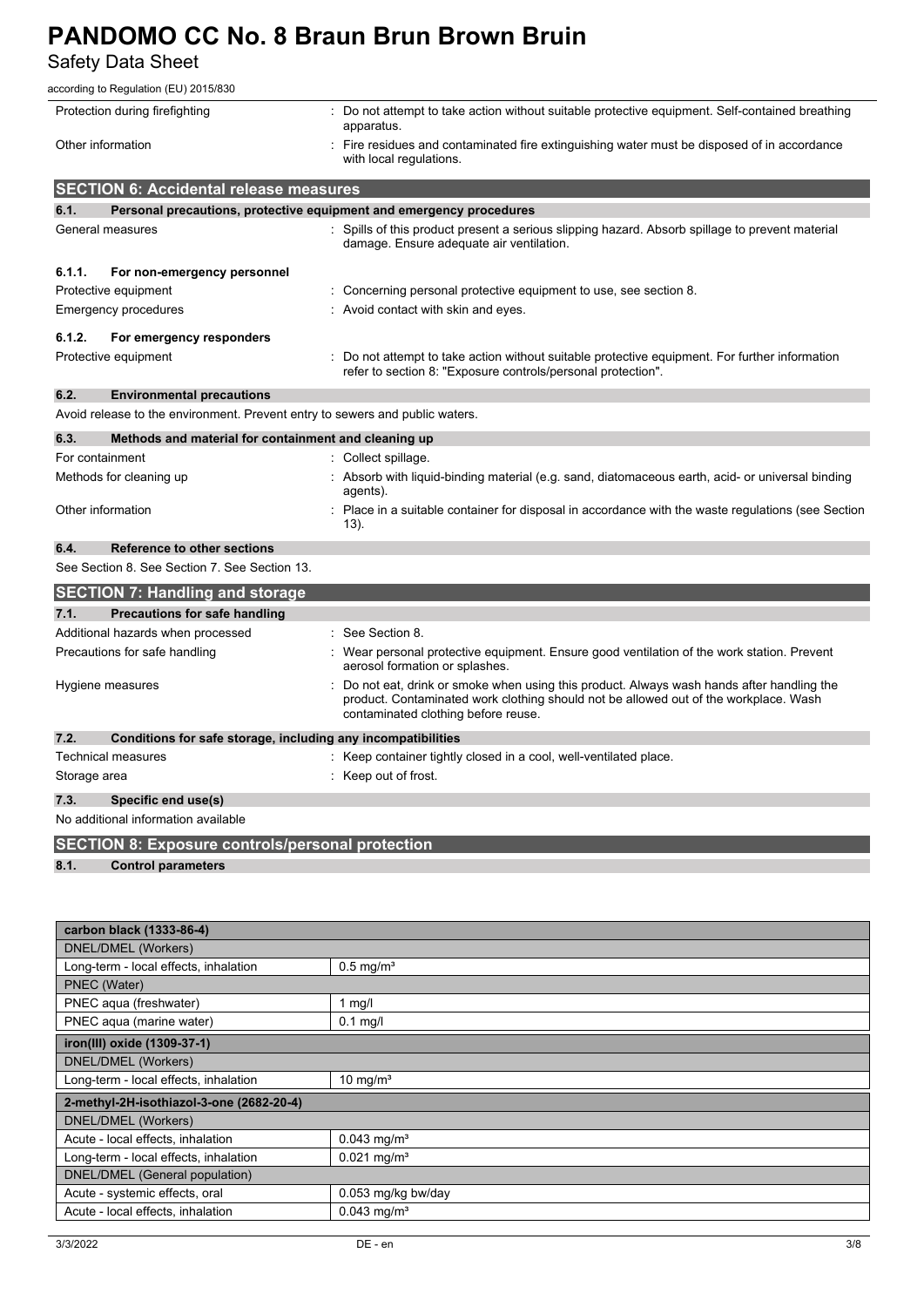Safety Data Sheet

according to Regulation (EU) 2015/830

| 2-methyl-2H-isothiazol-3-one (2682-20-4)                                                                                                                                                                                                                                                                                                                                                                                                                                        |                           |  |
|---------------------------------------------------------------------------------------------------------------------------------------------------------------------------------------------------------------------------------------------------------------------------------------------------------------------------------------------------------------------------------------------------------------------------------------------------------------------------------|---------------------------|--|
| Long-term - systemic effects, oral                                                                                                                                                                                                                                                                                                                                                                                                                                              | 0.027 mg/kg bw/day        |  |
| Long-term - local effects, inhalation                                                                                                                                                                                                                                                                                                                                                                                                                                           | $0.021$ mg/m <sup>3</sup> |  |
| PNEC (Water)                                                                                                                                                                                                                                                                                                                                                                                                                                                                    |                           |  |
| PNEC aqua (freshwater)                                                                                                                                                                                                                                                                                                                                                                                                                                                          | $3.39 \mu g/l$            |  |
| PNEC agua (marine water)                                                                                                                                                                                                                                                                                                                                                                                                                                                        | $3.39 \mu g/l$            |  |
| PNEC (Soil)                                                                                                                                                                                                                                                                                                                                                                                                                                                                     |                           |  |
| PNEC soil                                                                                                                                                                                                                                                                                                                                                                                                                                                                       | 0.047 mg/kg dwt           |  |
| PNEC (STP)                                                                                                                                                                                                                                                                                                                                                                                                                                                                      |                           |  |
| PNEC sewage treatment plant                                                                                                                                                                                                                                                                                                                                                                                                                                                     | $0.23$ mg/l               |  |
| iron hydroxide oxide yellow (51274-00-1)                                                                                                                                                                                                                                                                                                                                                                                                                                        |                           |  |
| DNEL/DMEL (Workers)                                                                                                                                                                                                                                                                                                                                                                                                                                                             |                           |  |
| Long-term - systemic effects, inhalation                                                                                                                                                                                                                                                                                                                                                                                                                                        | 10 mg/ $m3$               |  |
| Long-term - local effects, inhalation                                                                                                                                                                                                                                                                                                                                                                                                                                           | 10 mg/ $m3$               |  |
| $\overline{\phantom{a}}$ $\overline{\phantom{a}}$ $\overline{\phantom{a}}$ $\overline{\phantom{a}}$ $\overline{\phantom{a}}$ $\overline{\phantom{a}}$ $\overline{\phantom{a}}$ $\overline{\phantom{a}}$ $\overline{\phantom{a}}$ $\overline{\phantom{a}}$ $\overline{\phantom{a}}$ $\overline{\phantom{a}}$ $\overline{\phantom{a}}$ $\overline{\phantom{a}}$ $\overline{\phantom{a}}$ $\overline{\phantom{a}}$ $\overline{\phantom{a}}$ $\overline{\phantom{a}}$ $\overline{\$ |                           |  |

#### **8.2. Exposure controls**

# **Appropriate engineering controls:**

Ensure good ventilation of the work station.

#### **Hand protection:**

Protective gloves. Please follow the instructions related to the permeability and the penetration time provided by the manufacturer. Choosing the proper glove is a decision that depends not only on the type of material, but also on other quality features, which differ for each manufacturer. Since the product consists of several substances, the durability of the glove material cannot be estimated and needs to be tested before use

#### **Eye protection:**

Avoid splashing. Wear closed safety glasses

#### **Skin and body protection:**

Wear proper protective equipment

# **Respiratory protection:**

In case of inadequate ventilation wear respiratory protection. Do not breathe gas/fumes/vapour/spray



#### **Environmental exposure controls:**

Avoid release to the environment.

## **Other information:**

Handle in accordance with good industrial hygiene and safety procedures.

| <b>SECTION 9: Physical and chemical properties</b> |                                                       |     |
|----------------------------------------------------|-------------------------------------------------------|-----|
| 9.1.                                               | Information on basic physical and chemical properties |     |
| Physical state                                     | : Liquid                                              |     |
| Appearance                                         | : Liquid.                                             |     |
| Colour                                             | : brown.                                              |     |
| Odour                                              | : characteristic.                                     |     |
| Odour threshold                                    | : No data available                                   |     |
| рH                                                 | $: 10 - 11$                                           |     |
| Relative evaporation rate (butylacetate=1)         | : No data available                                   |     |
| Melting point                                      | : Not applicable                                      |     |
| Freezing point                                     | : No data available                                   |     |
| Boiling point                                      | : 100 °C                                              |     |
| Flash point                                        | : No data available                                   |     |
| Auto-ignition temperature                          | : No data available                                   |     |
| Decomposition temperature                          | : No data available                                   |     |
| Flammability (solid, gas)                          | : Not applicable                                      |     |
| Vapour pressure                                    | : No data available                                   |     |
| Relative vapour density at 20 °C                   | : No data available                                   |     |
| Relative density                                   | : No data available                                   |     |
| 3/3/2022                                           | DE - en                                               | 4/8 |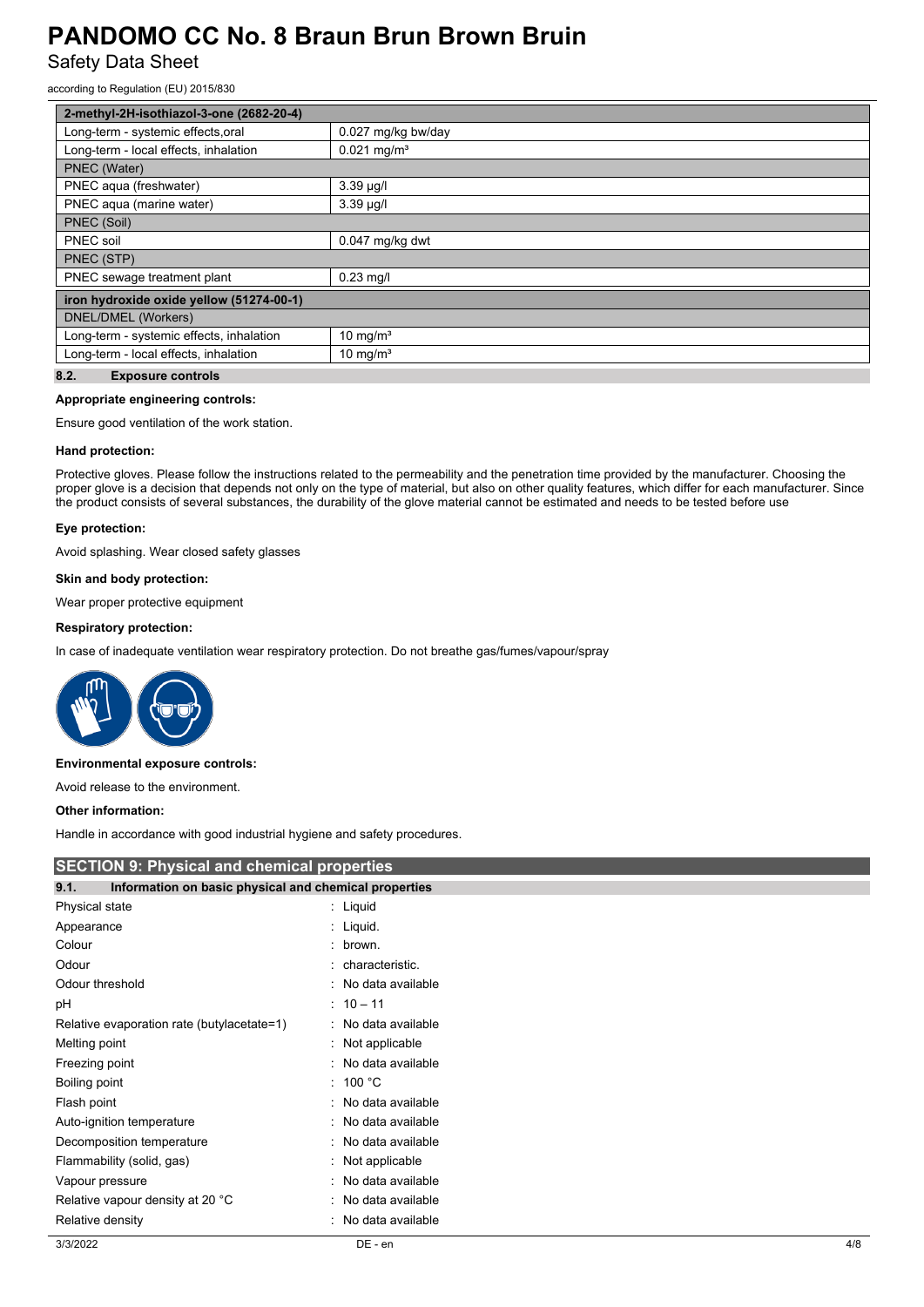# **PANDOMO CC No. 8 Braun Brun Brown Bruin** Safety Data Sheet

| according to Regulation (EU) 2015/830                                            |                                                                                                                                                                                      |  |  |  |
|----------------------------------------------------------------------------------|--------------------------------------------------------------------------------------------------------------------------------------------------------------------------------------|--|--|--|
| Density                                                                          | $: 1 - 1.3$                                                                                                                                                                          |  |  |  |
| Solubility                                                                       | : No data available                                                                                                                                                                  |  |  |  |
| Partition coefficient n-octanol/water (Log Pow)                                  | No data available                                                                                                                                                                    |  |  |  |
| Viscosity, kinematic                                                             | No data available                                                                                                                                                                    |  |  |  |
| Viscosity, dynamic                                                               | 150 - 300 mPa.s                                                                                                                                                                      |  |  |  |
| <b>Explosive properties</b>                                                      | No data available                                                                                                                                                                    |  |  |  |
| Oxidising properties                                                             | No data available                                                                                                                                                                    |  |  |  |
| <b>Explosive limits</b>                                                          | No data available                                                                                                                                                                    |  |  |  |
| 9.2.<br><b>Other information</b>                                                 |                                                                                                                                                                                      |  |  |  |
| VOC content                                                                      | $:$ < VOC - Swiss ordinance                                                                                                                                                          |  |  |  |
| <b>SECTION 10: Stability and reactivity</b>                                      |                                                                                                                                                                                      |  |  |  |
| 10.1.<br><b>Reactivity</b>                                                       |                                                                                                                                                                                      |  |  |  |
| No additional information available.                                             |                                                                                                                                                                                      |  |  |  |
| 10.2.<br><b>Chemical stability</b>                                               |                                                                                                                                                                                      |  |  |  |
| Stable under normal conditions. To avoid thermal decomposition, do not overheat. |                                                                                                                                                                                      |  |  |  |
| 10.3.<br>Possibility of hazardous reactions                                      |                                                                                                                                                                                      |  |  |  |
| No dangerous reactions known under normal conditions of use.                     |                                                                                                                                                                                      |  |  |  |
| 10.4.<br><b>Conditions to avoid</b>                                              |                                                                                                                                                                                      |  |  |  |
| None under recommended storage and handling conditions (see section 7).          |                                                                                                                                                                                      |  |  |  |
| 10.5.<br>Incompatible materials                                                  |                                                                                                                                                                                      |  |  |  |
| None.                                                                            |                                                                                                                                                                                      |  |  |  |
| 10.6.<br><b>Hazardous decomposition products</b>                                 |                                                                                                                                                                                      |  |  |  |
| Carbon monoxide. Carbon dioxide.                                                 |                                                                                                                                                                                      |  |  |  |
|                                                                                  |                                                                                                                                                                                      |  |  |  |
|                                                                                  |                                                                                                                                                                                      |  |  |  |
| <b>SECTION 11: Toxicological information</b>                                     |                                                                                                                                                                                      |  |  |  |
| 11.1.<br>Information on toxicological effects                                    |                                                                                                                                                                                      |  |  |  |
| Acute toxicity                                                                   | : Not classified                                                                                                                                                                     |  |  |  |
|                                                                                  |                                                                                                                                                                                      |  |  |  |
| 2-methyl-2H-isothiazol-3-one (2682-20-4)<br>LD50 oral rat                        | 120 mg/kg bodyweight (EPA OPPTS 870.1100: Acute Oral Toxicity, Rat, Female,                                                                                                          |  |  |  |
| LD50 dermal rat                                                                  | Experimental value, Oral, 7 day(s))<br>242 mg/kg bodyweight (OECD 402: Acute Dermal Toxicity, 24 h, Rat, Male / female,                                                              |  |  |  |
| LC50 Inhalation - Rat                                                            | Experimental value, Dermal, 14 day(s))<br>0.11 mg/l (OECD 403: Acute Inhalation Toxicity, 4 h, Rat, Male / female, Experimental value,<br>Inhalation (aerosol), $7 \text{ day}(s)$ ) |  |  |  |
| Skin corrosion/irritation                                                        | : Not classified                                                                                                                                                                     |  |  |  |
|                                                                                  | pH: 10 - 11                                                                                                                                                                          |  |  |  |
| Serious eye damage/irritation                                                    | : Not classified                                                                                                                                                                     |  |  |  |
|                                                                                  | pH: 10 - 11                                                                                                                                                                          |  |  |  |
| Respiratory or skin sensitisation                                                | : May cause an allergic skin reaction.                                                                                                                                               |  |  |  |
| Germ cell mutagenicity                                                           | Not classified                                                                                                                                                                       |  |  |  |
| Carcinogenicity                                                                  | Not classified                                                                                                                                                                       |  |  |  |
| Reproductive toxicity                                                            | Not classified                                                                                                                                                                       |  |  |  |
| STOT-single exposure                                                             | Not classified                                                                                                                                                                       |  |  |  |
| STOT-repeated exposure                                                           | : Not classified                                                                                                                                                                     |  |  |  |
| Aspiration hazard                                                                | : Not classified                                                                                                                                                                     |  |  |  |
| Potential adverse human health effects and<br>symptoms                           | : No data available.                                                                                                                                                                 |  |  |  |
| <b>SECTION 12: Ecological information</b>                                        |                                                                                                                                                                                      |  |  |  |

Ecology - general states of the product is not considered harmful to aquatic organisms nor to cause long-term adverse effects in the environment. Ecology - water **into a vertice into server that into server or superficial water.** Avoid undiluted product to come into sewer or superficial water.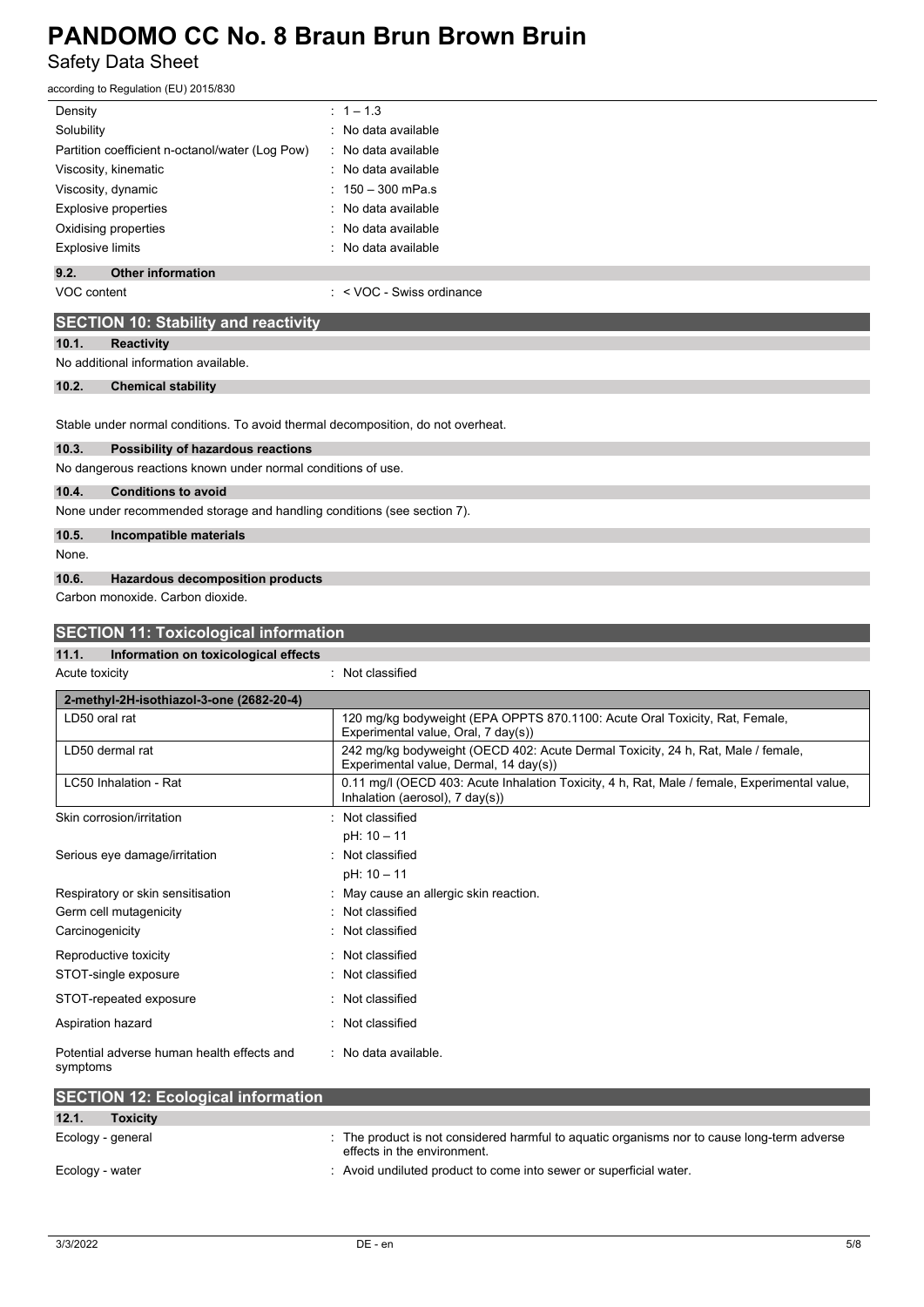Safety Data Sheet

according to Regulation (EU) 2015/830

| 2-methyl-2H-isothiazol-3-one (2682-20-4)                      |                                                                                                                                                                                 |  |  |  |
|---------------------------------------------------------------|---------------------------------------------------------------------------------------------------------------------------------------------------------------------------------|--|--|--|
| ErC50 algae                                                   | 0.23 mg/l (Equivalent or similar to OECD 201, 96 h, Pseudokirchneriella subcapitata, Static<br>system, Experimental value, GLP)                                                 |  |  |  |
| 12.2.<br>Persistence and degradability                        |                                                                                                                                                                                 |  |  |  |
| PANDOMO CC No. 8 Braun Brun Brown Bruin                       |                                                                                                                                                                                 |  |  |  |
| Persistence and degradability                                 | Not applicable.                                                                                                                                                                 |  |  |  |
| 2-methyl-2H-isothiazol-3-one (2682-20-4)                      |                                                                                                                                                                                 |  |  |  |
| Persistence and degradability                                 | Not readily biodegradable in water.                                                                                                                                             |  |  |  |
| 12.3.<br><b>Bioaccumulative potential</b>                     |                                                                                                                                                                                 |  |  |  |
| <b>PANDOMO CC No. 8 Braun Brun Brown Bruin</b>                |                                                                                                                                                                                 |  |  |  |
| Bioaccumulative potential                                     | No bioaccumulation.                                                                                                                                                             |  |  |  |
| 2-methyl-2H-isothiazol-3-one (2682-20-4)                      |                                                                                                                                                                                 |  |  |  |
| BCF - Fish [1]                                                | 5.75 - 48.1 (56 day(s), Lepomis macrochirus, Flow-through system, Fresh water,<br>Experimental value)                                                                           |  |  |  |
| Partition coefficient n-octanol/water (Log Pow)               | -0.486 (Experimental value, OECD 107: Partition Coefficient (n-octanol/water): Shake Flask<br>Method, $25^{\circ}$ C)                                                           |  |  |  |
| Bioaccumulative potential                                     | Low potential for bioaccumulation (BCF $<$ 500).                                                                                                                                |  |  |  |
| 12.4.<br><b>Mobility in soil</b>                              |                                                                                                                                                                                 |  |  |  |
| <b>PANDOMO CC No. 8 Braun Brun Brown Bruin</b>                |                                                                                                                                                                                 |  |  |  |
| Ecology - soil                                                | No information available.                                                                                                                                                       |  |  |  |
| 2-methyl-2H-isothiazol-3-one (2682-20-4)                      |                                                                                                                                                                                 |  |  |  |
| Surface tension                                               | 68.8 mN/m (19.5 °C, 1 g/l, OECD 115: Surface Tension of Aqueous Solutions)                                                                                                      |  |  |  |
| Organic Carbon Normalized Adsorption<br>Coefficient (Log Koc) | 1.06 (log Koc, OECD 106: Adsorption/Desorption Using a Batch Equilibrium Method,<br>Experimental value, GLP)                                                                    |  |  |  |
| Ecology - soil                                                | Highly mobile in soil.                                                                                                                                                          |  |  |  |
| 12.5.<br><b>Results of PBT and vPvB assessment</b>            |                                                                                                                                                                                 |  |  |  |
| PANDOMO CC No. 8 Braun Brun Brown Bruin                       |                                                                                                                                                                                 |  |  |  |
| PBT: not relevant - no registration required                  |                                                                                                                                                                                 |  |  |  |
| vPvB: not relevant - no registration required                 |                                                                                                                                                                                 |  |  |  |
| Component                                                     |                                                                                                                                                                                 |  |  |  |
| 2-methyl-2H-isothiazol-3-one (2682-20-4)                      | This substance/mixture does not meet the PBT criteria of REACH regulation, annex XIII<br>This substance/mixture does not meet the vPvB criteria of REACH regulation, annex XIII |  |  |  |
| 12.6.<br>Other adverse effects                                |                                                                                                                                                                                 |  |  |  |
| Additional information                                        | : Avoid release to the environment.                                                                                                                                             |  |  |  |
| <b>SECTION 13: Disposal considerations</b>                    |                                                                                                                                                                                 |  |  |  |
| 13.1.<br><b>Waste treatment methods</b>                       |                                                                                                                                                                                 |  |  |  |
| Regional legislation (waste)                                  | Disposal must be done according to official regulations.                                                                                                                        |  |  |  |
| Waste treatment methods                                       | Dispose of contents/container in accordance with licensed collector's sorting instructions.                                                                                     |  |  |  |
| Sewage disposal recommendations                               | Do not discharge into drains or the environment.                                                                                                                                |  |  |  |
| European List of Waste (LoW) code                             | 08 04 10 - waste adhesives and sealants other than those mentioned in 08 04 09                                                                                                  |  |  |  |
| <b>SECTION 14: Transport information</b>                      |                                                                                                                                                                                 |  |  |  |
| In accordance with ADR / IMDG / IATA / ADN / RID              |                                                                                                                                                                                 |  |  |  |
| $\blacksquare$<br><b>ADD</b>                                  |                                                                                                                                                                                 |  |  |  |

| Packing group<br>14.4.                 |  |  |  |  |  |
|----------------------------------------|--|--|--|--|--|
|                                        |  |  |  |  |  |
| <b>Environmental hazards</b><br>14.5.  |  |  |  |  |  |
|                                        |  |  |  |  |  |
| No supplementary information available |  |  |  |  |  |
|                                        |  |  |  |  |  |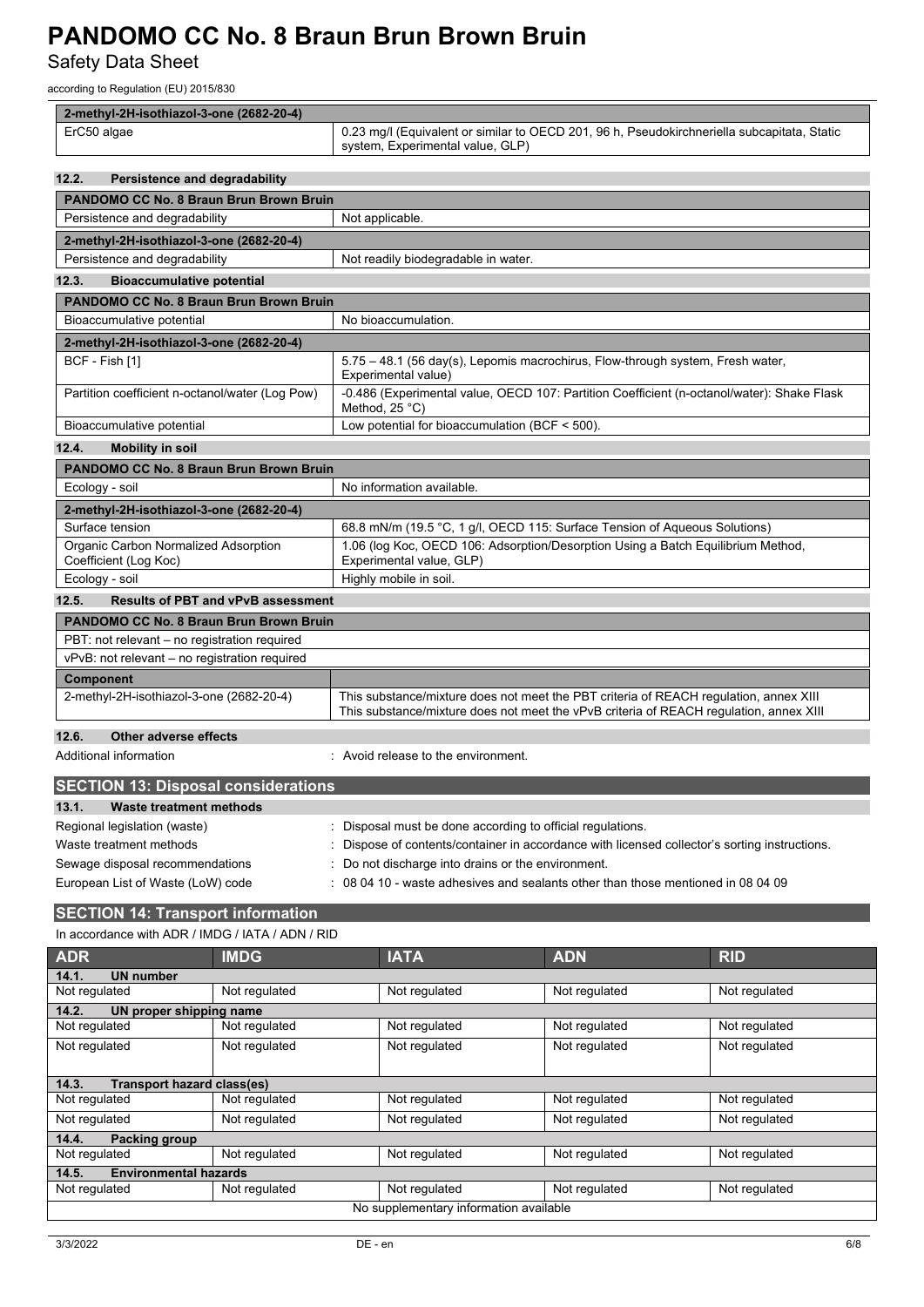Safety Data Sheet

according to Regulation (EU) 2015/830

# **14.6. Special precautions for user**

**- Overland transport**

Not regulated

**- Transport by sea** Not regulated

**- Air transport** Not regulated

**- Inland waterway transport** Not regulated

**- Rail transport**

Not regulated

**14.7. Transport in bulk according to Annex II of Marpol and the IBC Code**

# **SECTION 15: Regulatory information**

# **15.1. Safety, health and environmental regulations/legislation specific for the substance or mixture**

# **15.1.1. EU-Regulations**

The following restrictions are applicable according to Annex XVII of the REACH Regulation (EC) No 1907/2006:

| 3(b) Substances or mixtures fulfilling the criteria for any of the following | PANDOMO CC No. 8 Braun Brun Brown Bruin |
|------------------------------------------------------------------------------|-----------------------------------------|
| hazard classes or categories set out in Annex I to Regulation (EC) No        |                                         |
| 1272/2008: Hazard classes 3.1 to 3.6, 3.7 adverse effects on sexual          |                                         |
| function and fertility or on development, 3.8 effects other than narcotic    |                                         |
| effects, 3.9 and 3.10                                                        |                                         |

Contains no substance on the REACH candidate list

Contains no REACH Annex XIV substances

VOC content : < VOC - Swiss ordinance

## **15.1.2. National regulations**

| Germany                                    |                                                                                  |
|--------------------------------------------|----------------------------------------------------------------------------------|
| Regulatory reference                       | : WGK 1, Slightly hazardous to water (Classification according to AwSV, Annex 1) |
| Storage class (LGK, TRGS 510)              | : LGK 12 - Non-combustible liquids                                               |
| Hazardous Incident Ordinance (12. BImSchV) | : Is not subject of the 12. BlmSchV (Hazardous Incident Ordinance)               |

#### **15.2. Chemical safety assessment**

No chemical safety assessment has been carried out

# **SECTION 16: Other information**

# Full text of H- and EUH-statements:

| Acute Tox. 2 (Inhalation) | Acute toxicity (inhal.), Category 2                               |
|---------------------------|-------------------------------------------------------------------|
| Acute Tox. 3 (Dermal)     | Acute toxicity (dermal), Category 3                               |
| Acute Tox. 3 (Oral)       | Acute toxicity (oral), Category 3                                 |
| Aquatic Acute 1           | Hazardous to the aquatic environment - Acute Hazard, Category 1   |
| Aquatic Chronic 1         | Hazardous to the aquatic environment - Chronic Hazard, Category 1 |
| Eye Dam. 1                | Serious eve damage/eve irritation, Category 1                     |
| H301                      | Toxic if swallowed.                                               |
| H311                      | Toxic in contact with skin.                                       |
| H314                      | Causes severe skin burns and eye damage.                          |
| H317                      | May cause an allergic skin reaction.                              |
| H318                      | Causes serious eye damage.                                        |
| H330                      | Fatal if inhaled.                                                 |
| H400                      | Very toxic to aquatic life.                                       |
| H410                      | Very toxic to aquatic life with long lasting effects.             |
| Skin Corr. 1B             | Skin corrosion/irritation, Category 1, Sub-Category 1B            |